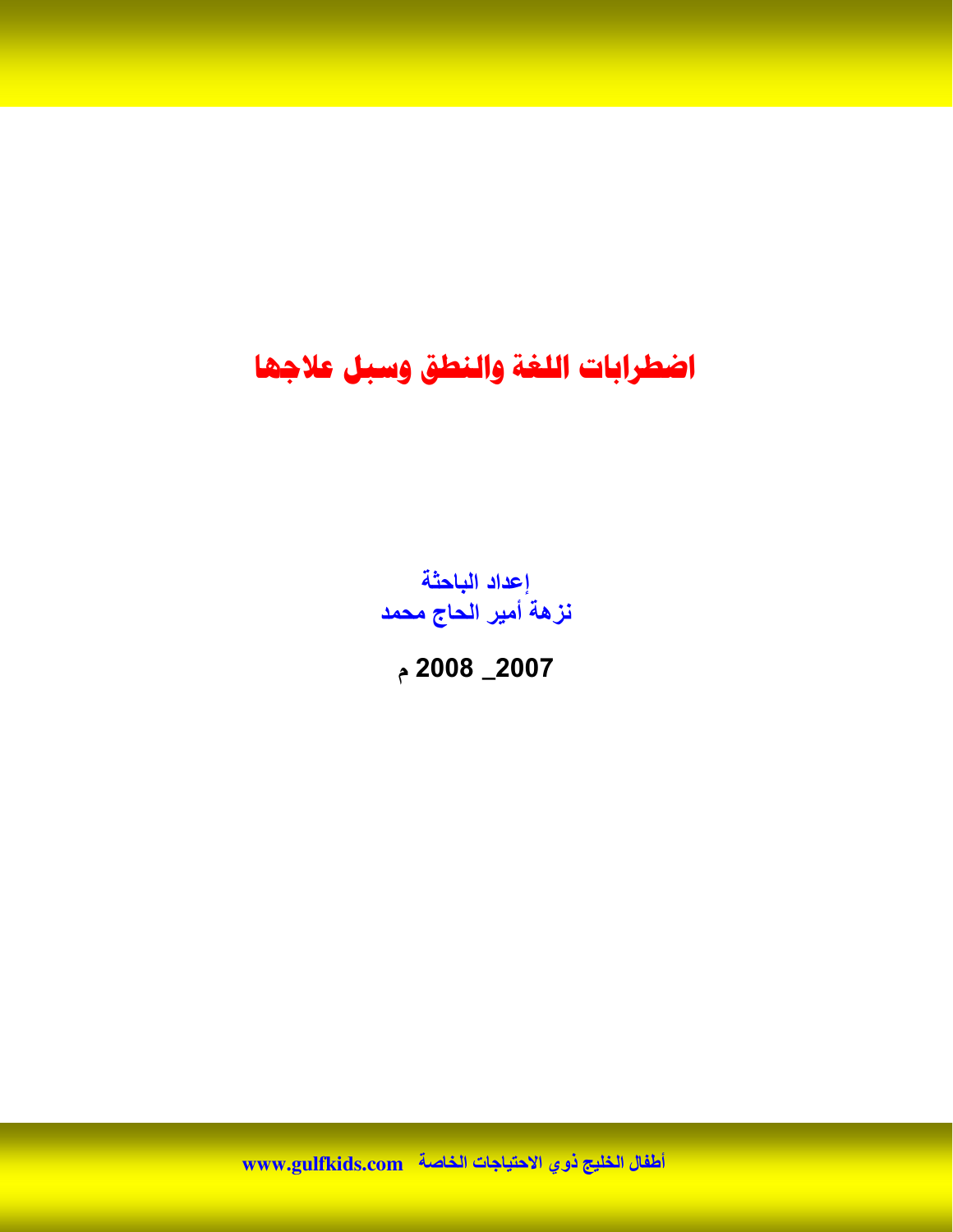<u> المخطط – المحتويات:</u>

الملخص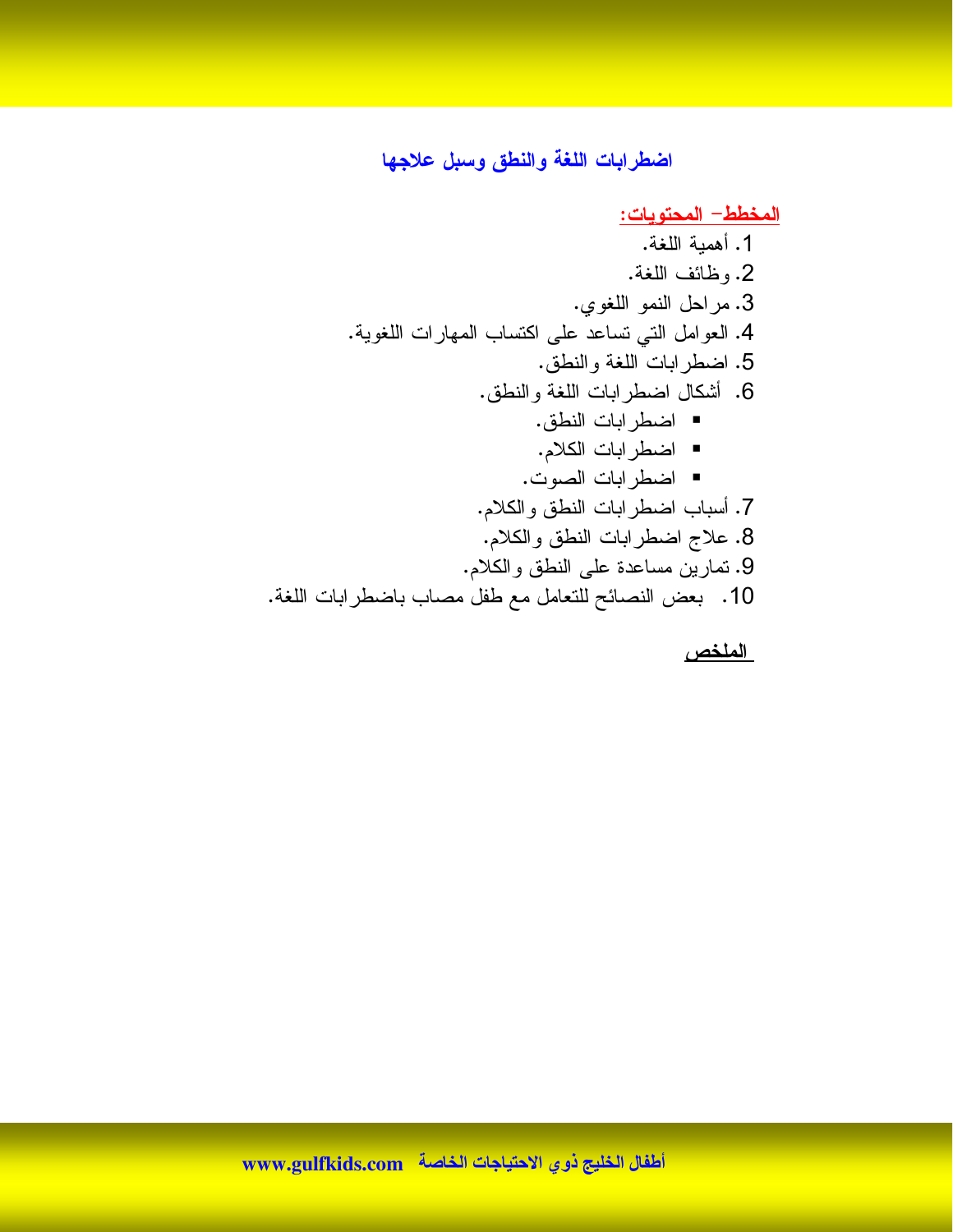الملخص :

نعد اللغة عامل أساسي من عوامل النكيف مع المجتمع ووسيلة أساسية من وسائل النواصل مع الأخرين، لذلك نستعمل اللغة للنعبير عن مشاعرّنا وأفكارنا ونساهم بصورة أساسية في التعلم واكتساب المهارات، ويمكن أن نقول إننا نفكر باللغة. والطفل في اكتسابه للغة بمر بمراحل عديدة تبدأ من الصراخ إلى المناغاة ثم المحاكاة والنقليد ومن بعدها اكتساب لغة المجتمع الذي يعيش فيه، وهناك عوامل تساعد على اكتساب اللغة كالذكاء والوسط الاجتماعي وممارسة اللغة ونكرارها والبيئة اللغوية التبي يعيش بها الطفل وعنصر التشجيع والفهم وغيرها من العوامل، ولكن أحيانا تتتعرض اللغة لبعض الاضطرابات نتعلق بعيوب نصيب النطق كالحذف والإضافة والإبدال والتحريف أو عيوب نتعلق بالكلام كاللجلجة واللثغة وعسر الكلام والحبسة ونأخر الكلام، أو عيوب نتعلق بطبيعة الصوت شدته أو حدته أو اضطراب الخمخمة أو الخنف، ويمكن أن نرجع هذه الاضطرابات إلى عوامل عديدة عضوية أو نفسية أو أسرية ويتم علاج هذه الاضطرابات بوسائل عديدة كالعلاج الجسمي والكلامي لتصحيح النطق وزج الطفل في نشاطات مختلفة مع الأطفال الأخرين، وهناك تمارين ونصائح متعددة تساعد المرببي أو المعالج على تصحيح عيوب النطق كتمرينات اللسان أمام المرأة والمحادثة وتوفير جو من الحب والثقة والاهتمام وغيرها من النصائح التي تفيد في نحسين استخدام اللغة أو النطق للأطفال المضطربين لغويا ً، نسأل المولى سبحانه و نعالى الفائدة ومزيد من العلم والقدرة علي ر عاية المحتاجين ومد العون لمهم.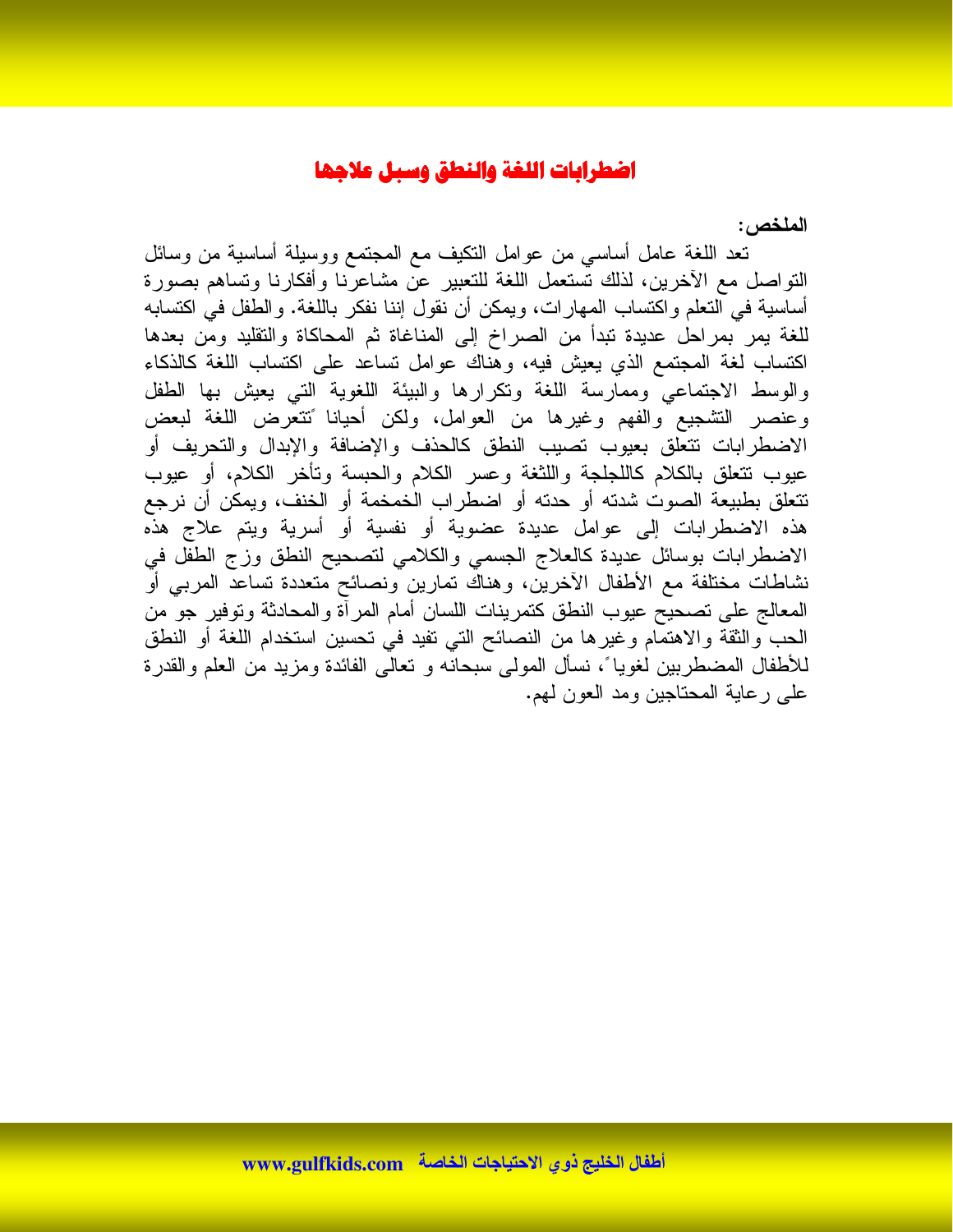أولاً \_ أهمية اللغة:

نعد اللغة أساس الحضارة البشرية، وعامل أساسي من عوامل النكيف مع الحياة، ونَمثل الوسيلة الرئيسة التي نتواصل بها الأجيـــال، فهـــي وســـيلة للنفـــاهم والاتـــصال والتخاطب، ووسيلة هامة من وسائل النمو العقلبي والمعرفي والانفعالي، وتسشمل اللغسة المنطوق بها واللغة المكتوبة والإيماءات والإشارات والتعبيرات الوجهية التبي تسصاحب سلوك الكلام، ويرتبط بمفهوم اللغة كل من النطق والكلام.

- النطق: هو مجموعة الحركات التي يؤديها جهاز النطق والحبال الــصوتية أثنـــاء إصدار الأصوات الفمية أوالأنفية.
- الكلام : هو عملية إحداث الأصوات الكلامية لتكوين كلمات وجمل لنقل المـــشاعر والأفكار من المتكلم إلى السامع .

والطفل عندما بولد نولد معه القدرة على النطق وفهم الكلام ولكنه بعتمد في الـــشهور الأولى على السمع ثم تتطور القدرة على النطق واستخدام لغة المجتمع الذي يحيـــا فيـــه، وهو بعد سن معينة لا يستطيع اكتساب أي لغة بشرية على الإطلاق.

#### ثانيا \_ وظائف اللغة:

تعتبر اللغة من المميز ات الإنسانية، ووسيلة مهمة للتواصل والتفاهم بسين البسشر ووصف مشاعر هم، كما أنها أهم وسيلة انصال في المجتمع البشري الذي يحظى بوســـائل انصالية كثيرة، ويمكن أن نحدد أهم وظائف اللغة بما يلي:

- 1-وظيفة النواصل: بنيح النواصل المجال للنعرف على أراء الأخـــرين وأفكـــارهم ونبادل المعلومات بين الأفراد ومعرفة كل ما هو جديد ونقل الحضارات والنقاليـــد وترفيه المجتمعات وتحقيق النظام والنكيف مع المجتمـــع، ويــــرى " ســـــابير " أن مفردات اللغة نعكس بصورة واضحة المحيط الطبيعي والاجتماعي للقــوم الـــذين بتكلمو نها.
- 2-وظيفة التعبير: حيث يتم التعبير باللغة عن المـــشاعر والأحاســـيس والعواطــف والانفعالات، ولولا اللغة بقيت نلك المشاعر رهينة بصاحبها لا يستطيع إبرازها.
- 3-وظيفة النفكير: يذهب الدكتور "طه حسين " في كتابه (مستقبل الثقافة في مــصر) إلى أننا نفكر باللغة وإنها أداة النفكير، ويرى "واطسن " أن الفكر ما هو إلا كلام، فعندما نفكر نتكلم فعلا ًعلى الرغم من أن الكلام لا يكون مسموعا ً.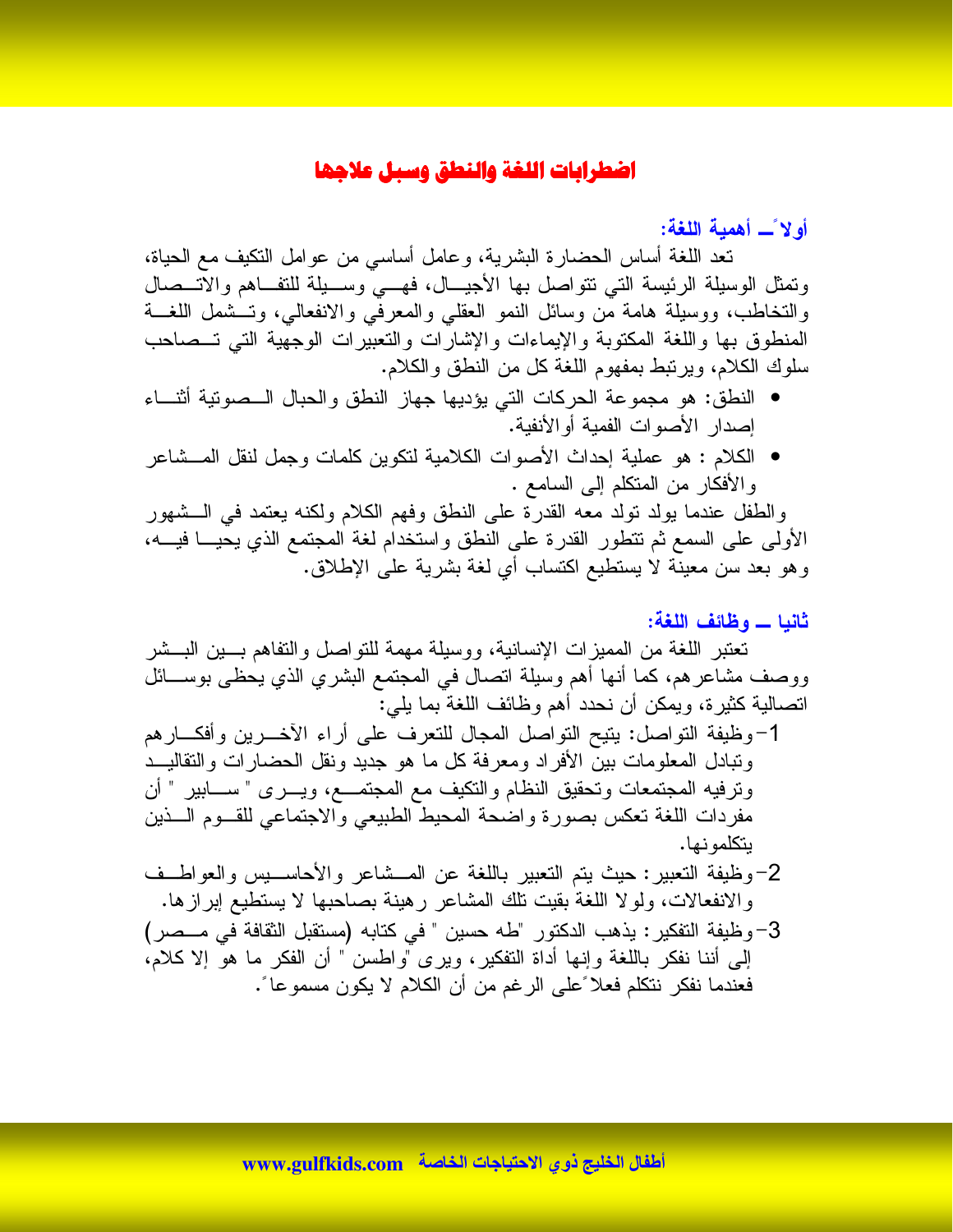ثالثًا ً— مراحل النمو اللغوى: لا شك بأن اللغة تمر بمراحل عديدة قبل أن تأخذ الشكل الذي نتكلم فيه الآن، وقــد قسم معظم الباحثين مراحل اكتساب اللغة عند الأطفال إلى:

- 1–مرحلة الصراخ: تبدأ هذه المرحلة بالصرخة الأولى، ( صرخة الولادة )، حيــث تمثَّل أول استعمال للجهاز التنفسي، ولهذه الأصوات في الأسابيع الأولى من حياة الطفل أهمية في تمرين الجهاز الكلامي عند الطفل ووسيلة للاتـــصـال بـــالأخرين وإشباع حاجاته.
- 2–مرحلة المناغاة: تبدأ حوالي الشهر الخامس، يفتح الطفل فمه فتخرج منه أصوات ( أَغِ أَغِ أَغِ )، ونتيجة دخول الهواء إلى تجويف الفم دون أي عائق يبدأ الطفل في نطقُ الْحروفِ الحلقية المتحركة ( أأ )، ثم تظهر حروف الشفاه (م أ، ب ب)، ثم يجمع بعد ذلك بين الحروف الحلقية وحروف الشفاه ( ما مـــا )، ۖ وعلـــي الأم أن تناغي مع طفلها لأن المناغاة هي الطريقة المثلي لتعلم اللغة فالطفل يحاكي بها ما يصل إليه من أصوات ( أحرف وكلمات ).
- 3-مرحلة النقليد أو المحاكاة: بعد أن ينطق الطفل ماما/بابا، نأتـي مرحلة الـحـــروف السنية (د، ت)، ثم الحروف الأنفية (ن)، ثم الحروف الحلقية الساكنة (ك، ق، ع) وحتى هذه المرحلة لا يزال الطفل يفتقد معنى الكلمات ولكنه يبدأ محاولات النكلم كما ينكلم الأخرون، وعادة ما يحاول الطفل النكلم مع نفسه أو مع ألعابـــه، وهنــــا يجب علينا عدم المقاطعة لما لهذا الأمر من أهمية في نطور مقدرة الطفل علــــى الكلام، وهناك فروق فردية بين الأطفال في القدرة علَّى المحاكاة ونطـــق الكلمــــة الأولىي نبعا ً لعوامل منعددة كالذكاء والسن وفرص الكلام المناحة للطفل ووجــود أطفال آخرين معه في الأسرة.
- 4-مرحلة الكلام الحقيقي وفهم اللغة: يبدأ فيها الطفل بالكلام ويفهم مدلولات الألفــاظ ومعانيها ويظهر عادة في السنة الثانية، وثمة مراحل لتكوين الجملـــة بـــدءا ًمـــن الكلمة الواحدة مثال: ( أمبوا )، وهذه المرحلة نسمي الكلمة الجملة، فعندما يقـــول الطفل لأمه ( وليد ) فإنه يقصد إبلاغ رسالة مفادها ( لقــد أخــذ وليــد لعبتـــي، ساعديني في استردادها )، ثم تأتي مرحلة الكلمتـــين، وتتـــضمن الكلمــــات ذات المحتوى الدال والـهام بالنسبة للمعنى. مثال :(بابا \_شغل). وفي نـهاية الـــثلاث سنوات الأولى نتكون جملة من 5 إلى 6 كلمات. في السنة الرابعة بتشابه نظــام الأصوات الكلامية بالذي لدى الكبار . في السنة الخامسة إلى السادسة تصبح اللغة في مستوى كامل من حيث الشكل والتركيب والتعبير بجمل صحيحة.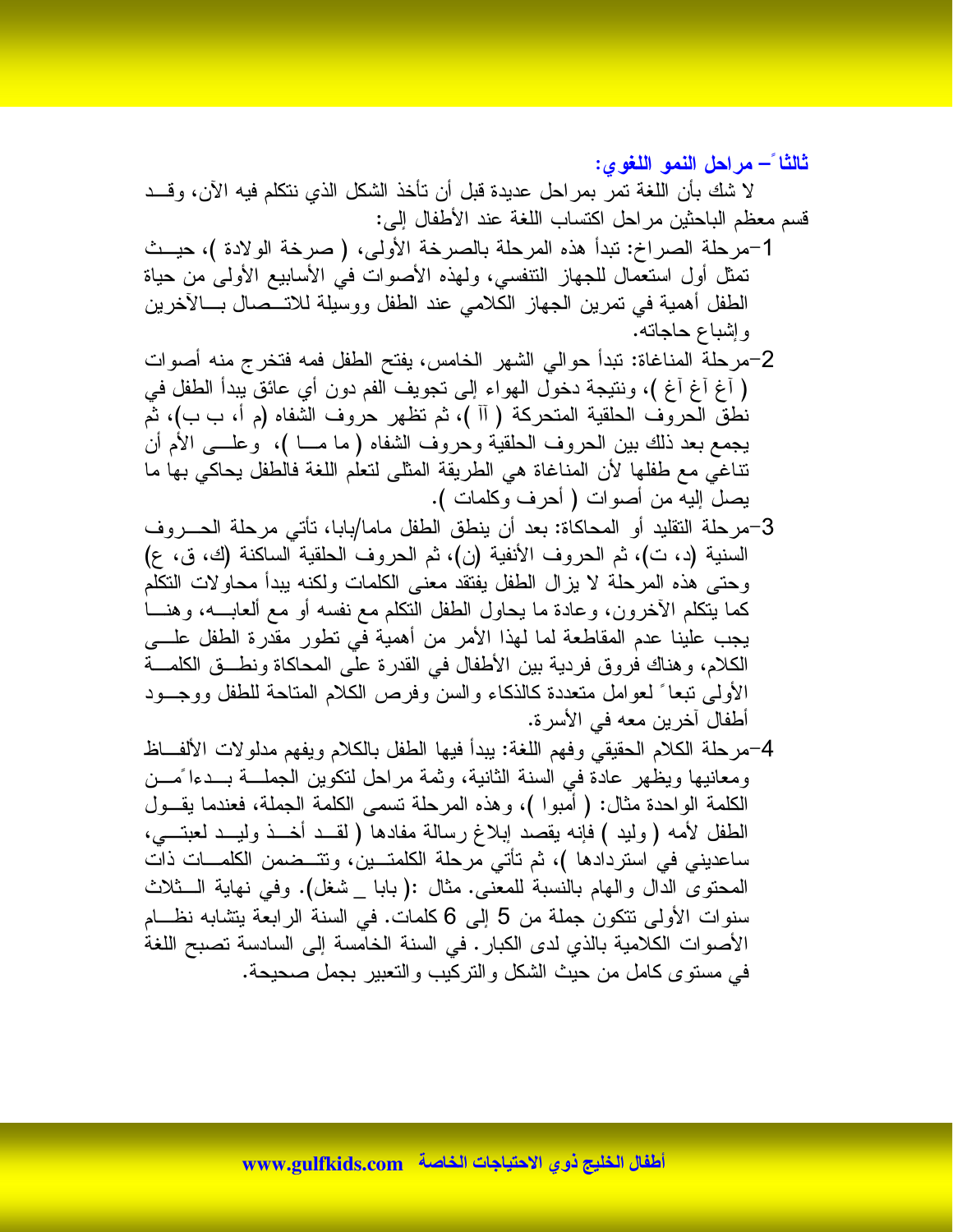نتمثل في العامية المنتسره والبرامج الإداعية والتنغريونية والتصور<br>مهارات النعلم الذاتي واكتساب لغة ثانية وتأثيرها على اللغة الأم .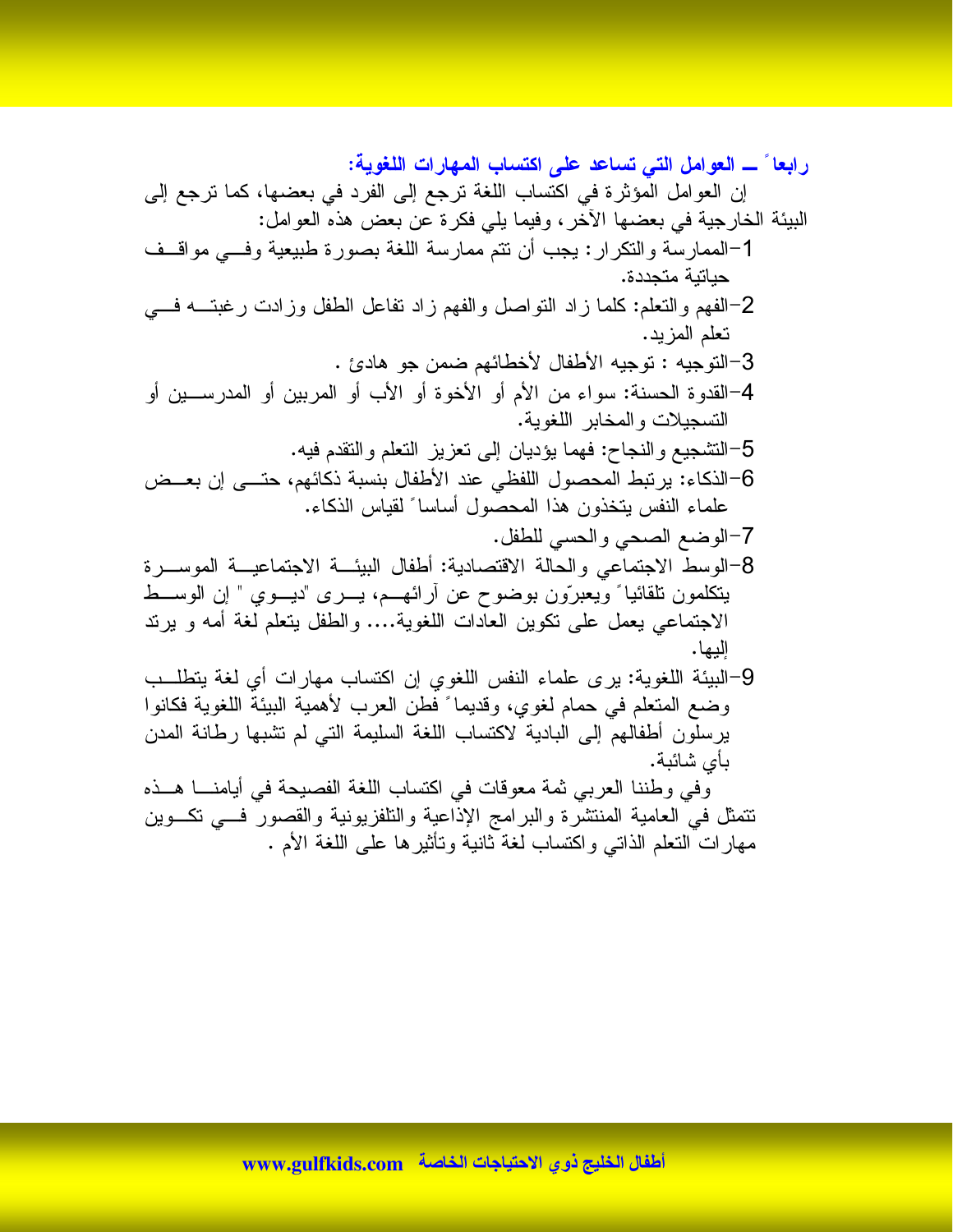خامسا ًـــ اضطرابات اللغة والنطق:

هي أخطاء كلامية نتنج عن أخطاء في حركة الفك والشفاه واللسان أوعدم نسلسلها بشكل مناسب.

من الو اضح أن الأطفال في سن الطفولة المبكر ة تختلف لغتهم عن لغة الر اشـــدين، إذ أنها نتميز بلثغات مختلفة وندل معايير النمو على أن الطفل العادي يستطيع أن يتخلص تمامًّا من العيوب اللغوية فيما بين الرابعة والسادسة وإذا لم يتخلص منها في هــذه الـــسن كان مضطربا ًفي كلامه.

2– اضطر ابات الكلام. 3– اضطر ابات الصوت.

1–<u>اضطرابات النطق:</u> صعوبة في إصدار الأصوات اللازمة للكلام بالطريقة الصحيحة وتحدث في الحروف المتحركة أو الساكنة وتعتبر عيوب النطق أكثر أشكال الاضطرابات شيوعا ومن هذه العبوب:

- الحذف omission: يحذف الطفل صونا ًما من الأصوات التـــى تتــضمنها الكلمة ثم ينطق جزءا ً فقط، وقد يشمل الحذف أصواتًا متعددة وبشكل ثابــت فيصبح كلام الطفل في هذه الحالة غير مفهوم على الإطلاق.
- الإبدال substitution: حيث يتم إصدار صوت غير مناســب بــدلا ًمـــن الصوت المرغوب فيه كاستبدال (س) بحرف (ش، ث) أو استبدال (ر) بحرف (و) مثال: خووف بدل خروف، وهو ما يعرف باللثغة، وتعد عيوب الإبــدال أكثر شيوعا ً في كلام الأطفال صغار السن و بين عيوب النطق النمائية.
- النحريف distortion: يصدر الصوت بطريقة خاطئة، إلا أن الصوت الجديد يظل قريبا ً من الصوت المرغوب فيه، وقد يعود ذلك لأن الهواء يسأتي مـــن المكان غير الصحيح أو لأن اللسان لا يكون في الوضع المناسب وينتشر هذا النوع من الاضطرابات بين الأطفال الأكبر والراشدين أكثر من الصغار .
- الإضافة Addition: ينطق الطفل الكلمة مع زيادة صوت مـــا إلـــى النطـــق الصحيح و هي أقل العيوب انتشار اءً.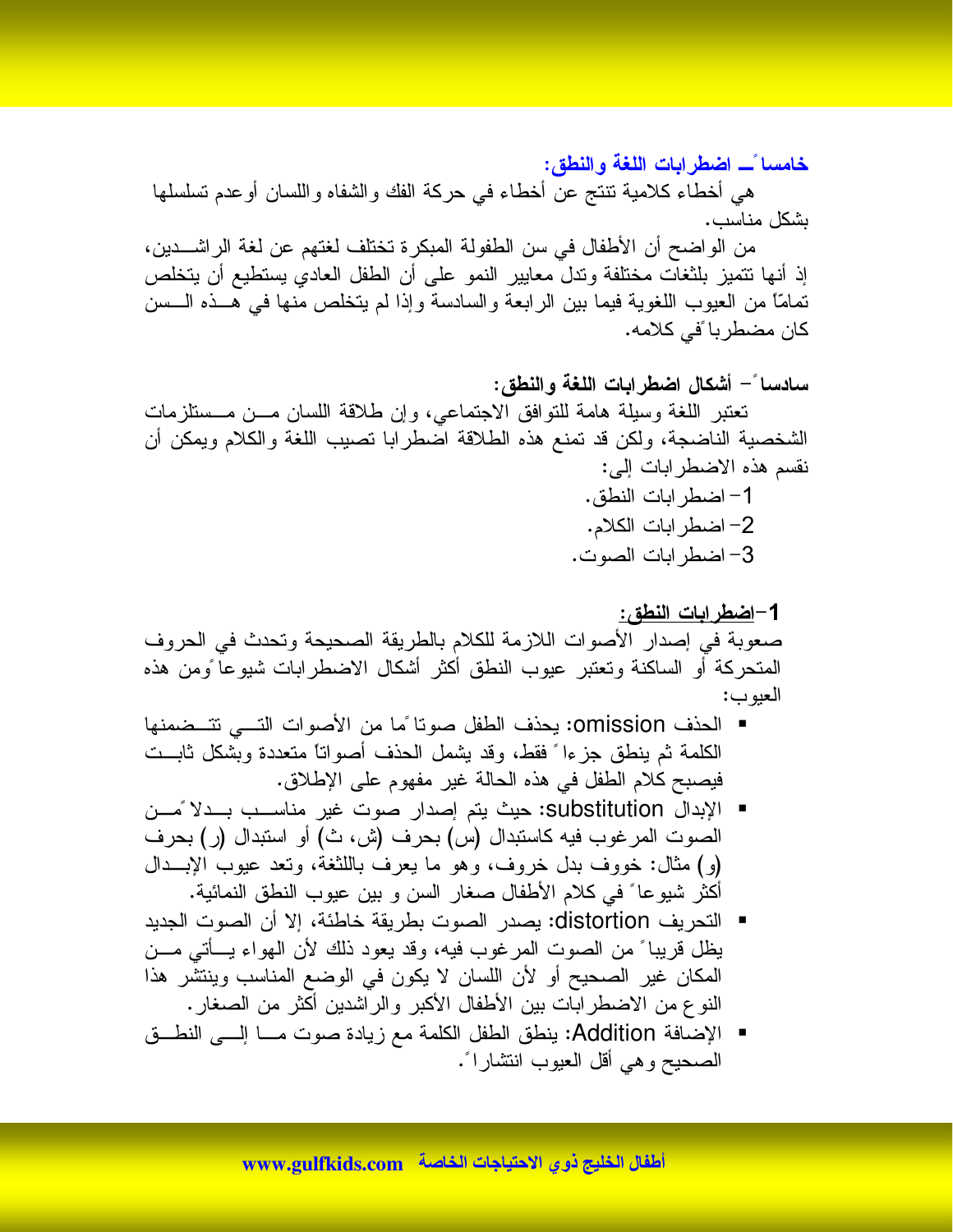2–اضطرابات الكلام: لاشك أن الكلام هو من نعم الله على البشر ومن أهم وسائل النواصل بالأخر ويستدعى كونه عدة تو افقات عصبية دقيقة، يشترك في أدائها الجهاز النتفسي لتسوفير التيسار الهوائي للنطق، وإخراج الأصوات بواسطة الحنجرة والحبال الــصونية والميكـــانزم السمعي للتمييز بين الأصوات والمخ والجهاز العصببي السليم ونطق الحروف باستخدام اللسان والأسنان والشفاه وسقف الحلق الصلب والرخو والفك.

قال تعالى على لسان موسى عليه السلام: { رب اشرح لي صدري ويسر لمي أمري واحلل عقدة من لسانبي يفقهوا قولبي} طه 24–28 لقد عني العرب بالعيوب اللغوية وأمراض الكلام فقد درسها الجاحظ في كتابه البيان و التبيين، وتتخذ هذه العيوب أشكالا ًمختلفة:

- اللجلجة stuttering: احتباس في الكلام يعقبه انفجار للكلمة بين شفتي الطفل مضطربة بعد معاناة نتمثل في حركات ارتعاشية وتعتبر طبيعية من عمـــر 2 إلى 5 سنوات بعد ذلك تحتاج لبرنامج علاجي نفسي وكلامي... \* أشكالها :
	- تكرار الحرف أو الكلمة عدة مرات مثال: كلمة (محمد ) م م م م محمد.
- النوقف المفاجئ والطويل قبل نطق الحرف أو الكلمة ثم نطقها دفعـــة واحـــدة
	- إطالة النطق بالحرف قبل نطق الذي يليه مصطلح حمد. \* أسدارها:

تعود في الغالب لمرحلة الطفولة المبكرة حيث يتأثر الطفل سلبا ًمن الرعاية الزائدة أو الحرمان العاطفي ونضارب أساليب النربية داخل الأسرة والشقاء العائلي وكثرة المخاوف والسخرية التي تعرض لها الطفل.

- النتَاناة: وهي عدم الطلاقة في سيولة الكلام بشكل يلفت النظــــر ، ممـــــا يعيــــق النحدث مع الأخرين، والمنأتأ يكرر حرفا ً أو مقطعًا بشكل لا إرادي، مصحوباً باضطراب في التنفس وحركات غريبة في اللسان مما يــسبب لــه الخجــل والارتباك والعزلة، وهي لدى الذكور أكثر من الإناث.
- اللثغة stammerin: وهي استبدال حرف بحرف مثال: مدرسة (مدرثــة)، كذاب (نذاب)، راح (لاح)، جاموسة (داموسة)، ومرد ذلك عامـــل النقليـــد أو وجود نُشوهات في الفم والأسنان أو بسبب عوامل نفسية أو اجتماعية سنتحدث عنها لاحقا ً.
- السرعة الزائدة في الكلام cluttering: يكون الكلام مضغوطا ً يتعذر علـــي المستمع فهم ما يقال، لعدم وجود نتاسق بين الناحية العقلية والناحية اللفظيـــة، ويكون العلاج بتنظيم عملية التفكير لدى المريض بعرض صورة أمامه وعليه أن يراعى الترتيب المنطقي أثناء عرضه للحوادث الواردة فيها.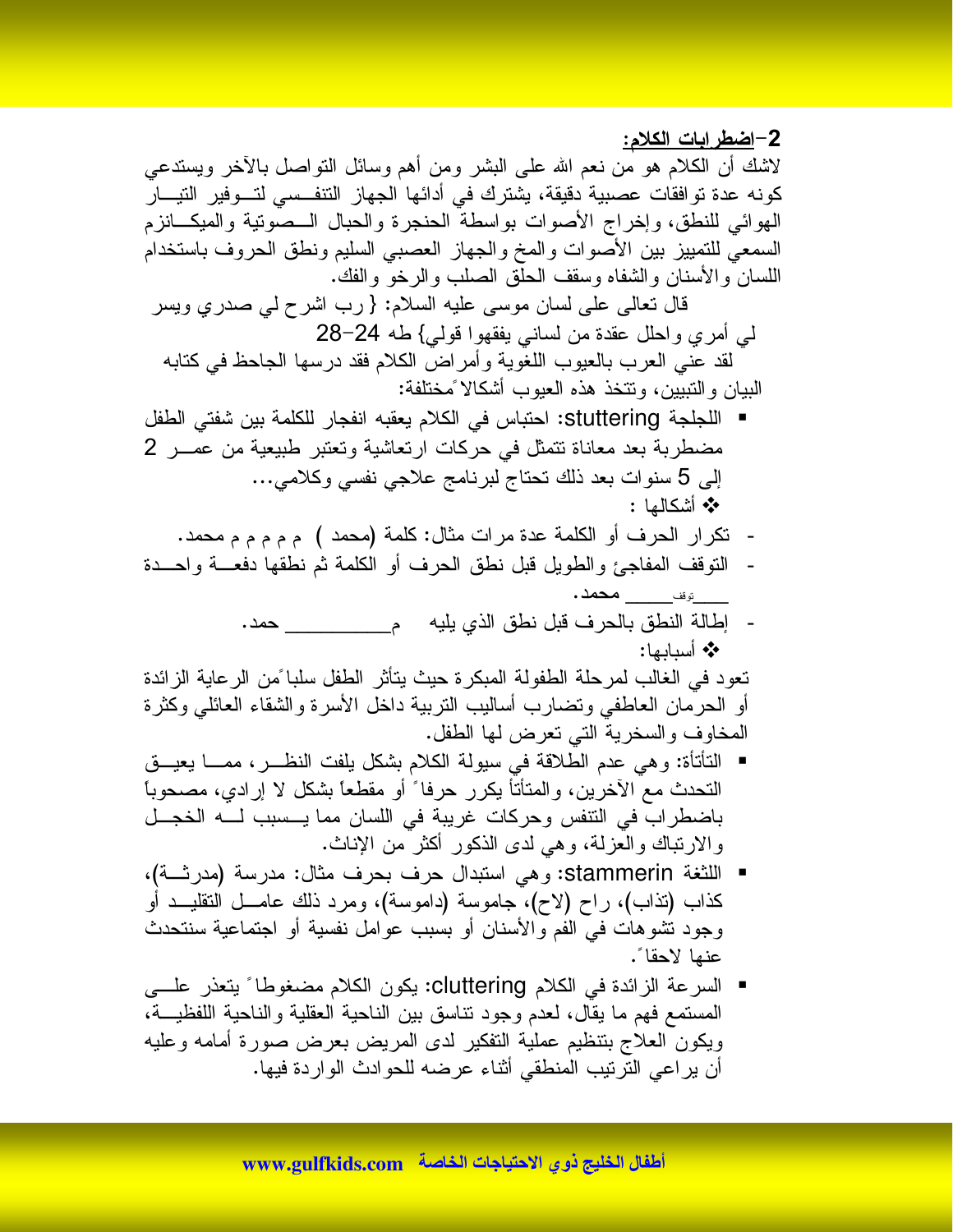- تأخر الكلام: يدخل عامل الوراثة والقدرة العقلية والسمعية وطبيعـــة العائلـــة وعامل الجنس دوراً في تأخر الكلام، فالبنات أكثر تقدما ًفي عمليـــة الكــــلام بسبب وفرة الوقت الذي تقضيه البنت بجانب أمها أكثر مسن السذكور السذين ينصر فون للعب.
- الحبسة Aphasia: تتأثَّر بعض مراكز اللغة في الـــدماغ نتيجـــة التعـــرض للحوادث أو انسداد في شرايين الدماغ مما يؤدي إلى مـــا يعـــرف بالحبــسة ونتجلَّى بفقد القدرة على التعبير بالكلام أو الكتابة أوعدم القدرة على فهم معنى الكلمات المنطوق بها أوعدم القدرة على إيجاد الأســـماء ومراعـــاة القواعـــد النحوية، ومن أنو اعها: الحبسة اللفظية و الحسية و النسيانية و الكلية.
- عسر الكلام أبرا كسيا: عدم التحكم بإنتاج الكلام بشكل إرادي نتيجـــة عـــدم  $\overline{\phantom{a}}$ القدرة على النتسبق بين الجهاز العصببي والعضلي، مثل حالات الشلل الدماغي حيث يجب تدريب مستمر لأعضاء النطق التي يصعب تحريكهـــا بالاســـتعانة بأخصائي النتفس والعلاج الطبيعي، وفي بعض الحالات يصعب الوصول إلى نتيجة مرضية فنلجأ إلى وسائل النواصل البديلة كالإشارات.

## 3– اضطر ابات الصوت: ويتضمن أي اضطراب يختص بعلو الصوت أو انخفاضه أو خشونته بشكل غير سوي ويمكن أن نحدد هذه المشكلات بما يلي: - مشكلات في التنغيم الصوتي كالصوت المرنعش أو الخافت والرنيب. مشكلات في شدة الصوت كالصوت الخشن والصوت الطفلي وبحة الصوت. - الخمخمة Rhinolalia: وهو خروج الكلام من الأنف بصورة مشوهة غيـــر مألوفة، فينطق حرف (الميم ) با أو دال، بسبب وجود فجوة في سقف الحلق أو

سد فتحات الأنف.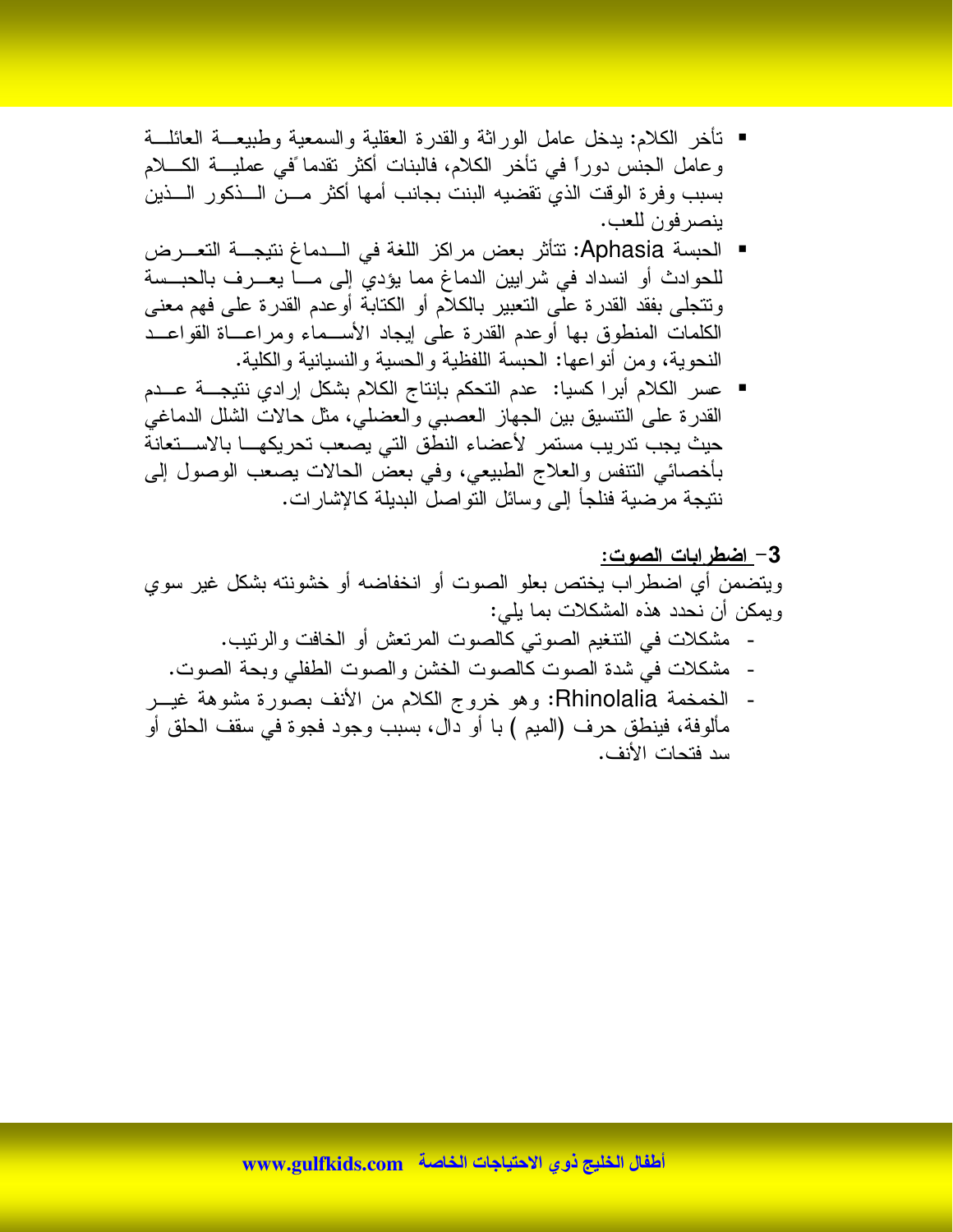سابعا ً: أسباب اضطرابات اللغة والنطق:

هناك مجموعة من العوامل نكون مسؤولة عن هذه الاضطرابات، منها ما يرجع إلى عوامل عضوية أو نفسية أو اجتماعية، وفيما يلي فكرة عن هذه الأسباب:

- أسباب عضوية: كاختلال الجهاز العصبي المركزي، واضطراب الأعصاب المتحكمة في الكلام، أو الضعف العقلــيّ، ونقــص فـــي خلايـــا الـــدماغ، أوالاصابة بالصمم، أو بسبب عيوب الجهاز الكلامي، مثل: اختلال أربطَّــة اللسان وسد فتحات الأنف أو نضخم اللوزنين وشق الحلق.
- أسباب نفسية: وهي الأسباب الغالبة على معظم عيـــوب النطـــق كــــالقلق والصراع والصدمات والمخاوف وعدم الشعور بسالأمن، إن الكثيـــر مـــن المصابين ببعض الاضطرابات الكلامية يتكلمون بصورة طبيعيسة عنسدما يكونوا بأمان وبمفردهم ولكن يعود الاضطراب لهم إذا وجدوا فمي مواقسف محرجة ومع أخرين بمثلون السلطة عليهم... وهناك أسباب أخرى مثل :
	- أنماط كلام الأخرين التي يتعرض لها الطفل أثناء تعلم الكلام.
		- تمييز أحد الأخوة عن الأخر.
		- المشاحنات المستمر ة بين الأبوين.
		- وجود الطفل في بيئة نتعدد فيها اللهجات واللغات.
			- إجبار طفل أعسر على الكتابة باليد اليمني.
				- إجبار الأباء أولادهم على النطق.
				- استجابة لحاجة الطفل دون كلام.
				- الأسرة قليلة الكلام كثيرة السكوت.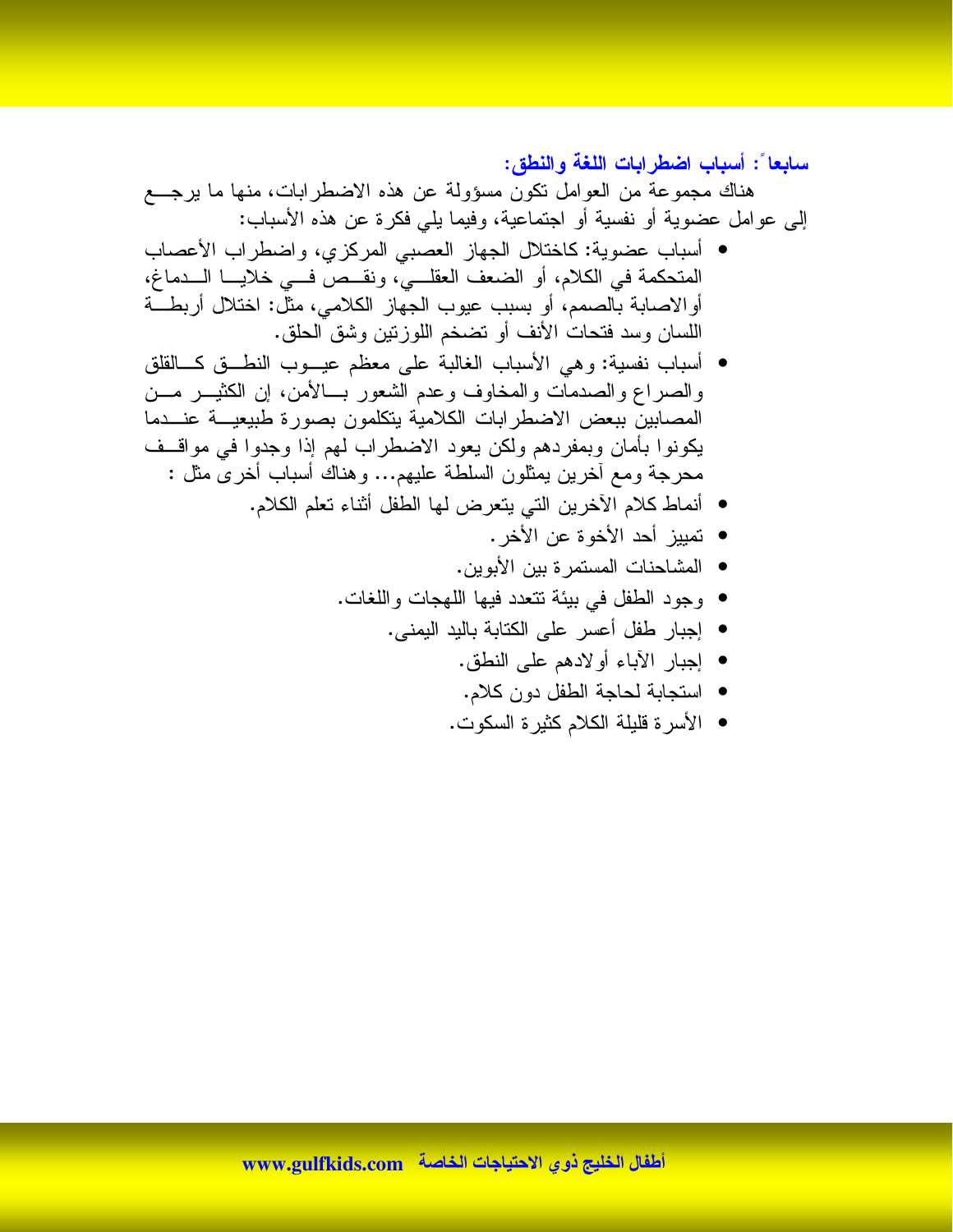ثامناً : علاج اضطرابات النطق والكلام:

من الضروري أن يبدأ الطفل الذي يعاني من اضطرابات اللغة في الحصول علـــي العلاج قبل أن يصل إلى سن المدرسة، لأن اكتساب اللغة عادة يتم على مــدار الخمــس سنوات الأولى من عمر الطفل، وفيما يلي عرض لبعض الطرق المستخدمة في العلاج: 1-العلاج الجسمي:

الناكد من أن المريض لا يعاني من أسباب عضوية خصوصاً النواحي التكوينية والجسمية في الجهاز العصبي وأجهزة السمع لأن السمع هو أول خطوات اكتساب اللغة، فإذا كـــان ضعف السمع هو السبب فيمكن النغلب علية بواسطة سماعات الأذن أو زراعة القوقعـــة لبعض الحالات التي تعاني من ضعف شديد.

2-العلاج النفسي: ويكون بنقليل النونر النفسي للطفل ونتمية شخــصينه ووضـــع حــد لخجلـــه، ومعرفـــة الصعوبات التي يعاني منها والعمل على معالجتها.

3-العلاج الكلامي: وهو علاج مكمل للعلاج النفسي ويجب أن يلازمه، وهو أسلوب للندريب علـــي النطـــق الصحيح عبر جلسات متعددة عن طريق أخصائي علاج النطق. ويتم تدريب المريض عن طر يق:

- تقلبد الكلمات.
- الاسترخاء الكلامي: حيث يجعل المريض في حالة استرخاء بدني وعقلي ثم يبدأ في قراءة قطعة ببطء شديد مع إطالة في كل مقطع يقرأه، مثل: بندورة، ب..ن ..دو .. رة.
- تمرينات الكلام الإيقاعي: أي ربط كل مقطع من الكلمة بواحد من الإيقاعات الآتية، تصفيق بالأيدي أو ضرب بأحد القدمين على الأرض.
- تدريب جهاز النطق والسمع عن طريق استخدام المسجلات الصوتية وتقوية  $\overline{\phantom{a}}$ عضلات النطق.
- تظليل الكلمات: حيث يقوم المريض بترديد ما يقوله أخصائي النطـــق مـــن كلمات وجها ً لوجه، في نفس الوقت وبفارق جزء من الثانية .
- أسلوب النمذجة: حيث يأخذ الطفل زمام المبادأة ويقوم المعالج بنكر ار الجمل الناقصة التي يتلفظ بها الطفل، ويضيف إليها الكلمات الناقصة بهدف توسيع ما بتلفظ به الطفل.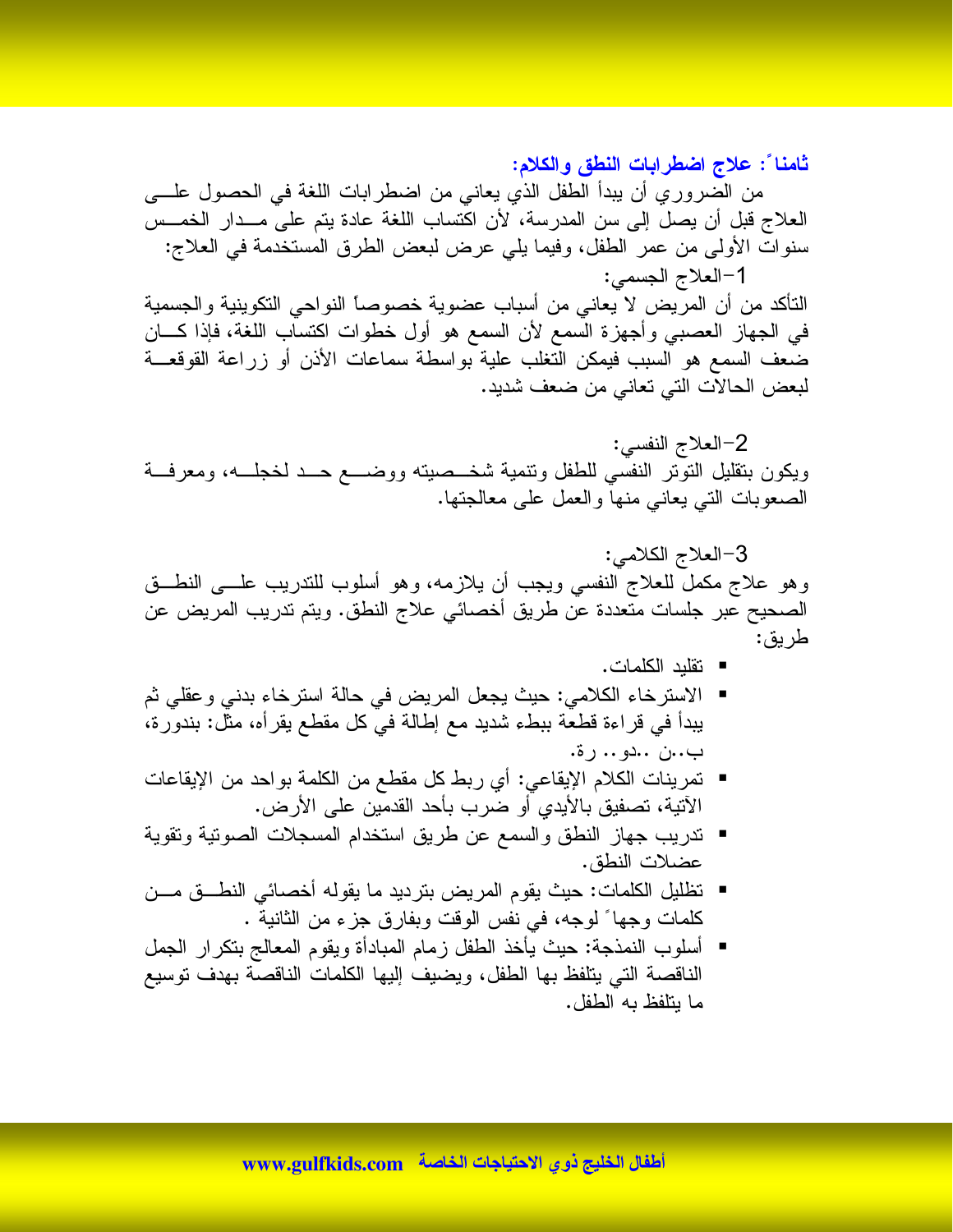4-العلاج البيئي: إدماج الطفل في نشاطات اجتماعية ورياضية وفنية وجعله يلعب مع أطفال أخرين، حتى يتدرب على الأخذ والعطاء ويناح له فرصة النفاعل الاجتماعى ونتمية الشخصية.

إن عيوب النطق التي تستمر عند الطفل حتى مـــع تـــوفير الاســـتثارة الإضافية والدلالات التي يقدمها المعالج يصعب في العادة تدريب الطفــل علــــى تصحيحها وتظل سمة ترافق كلامه، وبعض الأشخاص لا بد لهم مـــن الاســـتعانة بوسائل أخرى بما لديهم من قدرات للنواصل مع الأخرين ومعرفة مـــا يجـــري, كإشارات اليد, تعبيرات وإيماءات الوجه, الأصوات التي نقوم مقام الكلمات.

تاسعا ً: تمارين مساعدة للنطق والكلام:

- التحكم بحر كات اللسان أمام المر آة.
- فتح الفم وإخراج اللسان بشكل مروس للخارج دون لمس الأسنان أو الشفاه ثم إعادته للداخل ببطء.
- فتح الفم قدر المستطاع وجعل اللسان يلامس الشفة العليا ثم السفلى ببطء ثـــم بسر عة.
- فتح الفم وجعل اللسان يلامس الأسنان في الفك الأعلـــي ثـــم الأســـفل بـــبطء وبسرعة.
	- فتح الفم وجعل اللسان يقوم بعملية نقلة من اليمين إلى الشمال وبالعكس.
		- فتح الفم وجعل اللسان يقوم بعملية دائرية حول الشفاه.
			- إغلاق الفم وتحريك اللسان بشكل دائر ي.
		- فتح الفم وإدخال اللسان إلى الوراء وجعله بلامس أخر الفك الأعلى.
			- نفخ شمعة أو فقاعات صابون أو ريشة.
			- ترقيص لهب شمعة عن بعد لأطول مدة.
			- جذب الهواء للداخل كتمرين النثاؤب لرفع سقف الحلق.
- ندريب الطفل على النتفس السليم لإخراج الصوت ( شم وردة من الأنف نسم النفخ من الفم ).
	- تدريب الشفاه بنطق الحروف الصونية، أ..و ..ي، أأ..وو..ي ي.
		- تقسيم الكلمات إلى مقاطع، مثل: تلفون، ت..ل..فون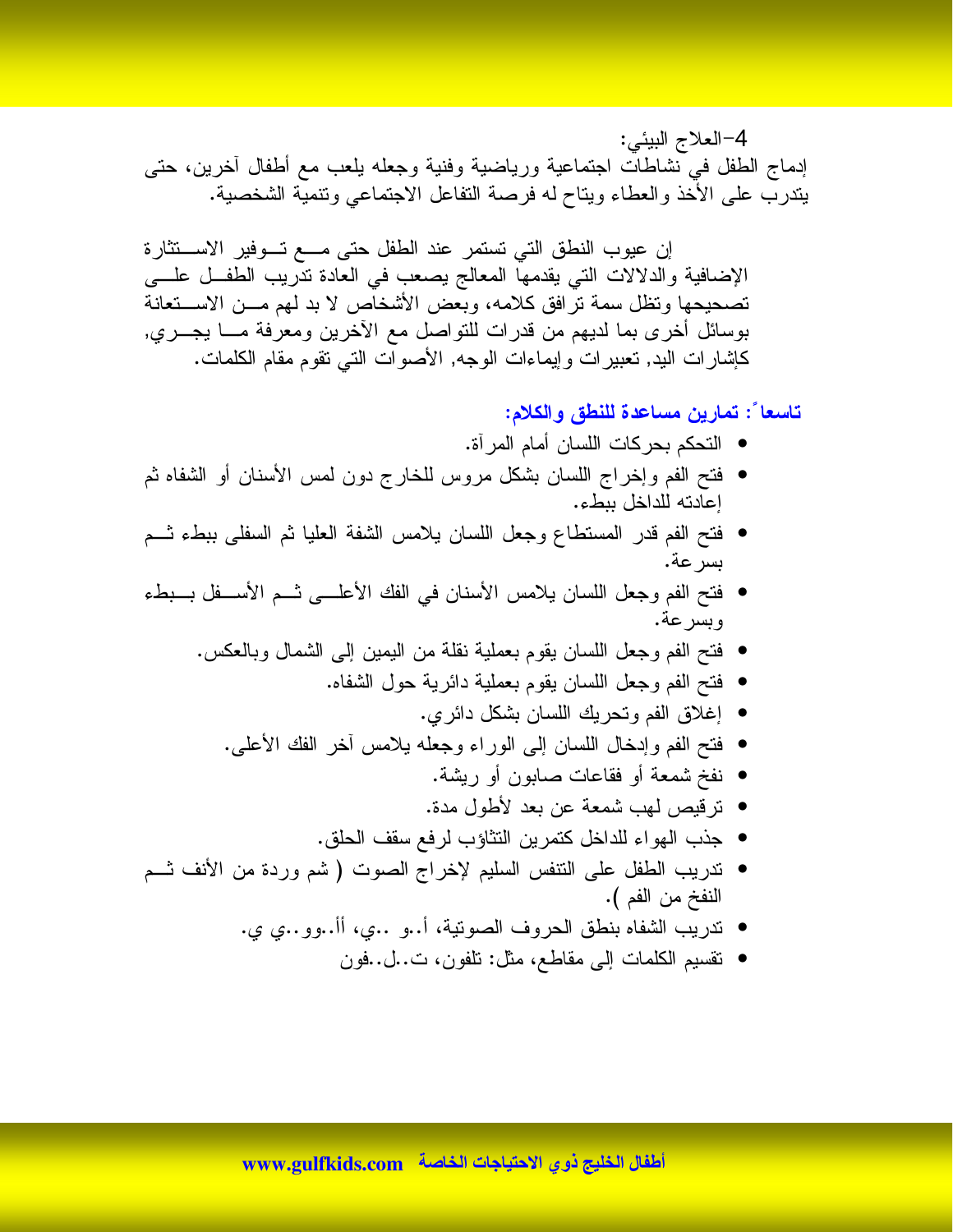عاشرا ً: نصائح مهمة للأسرة التي لديها طفل مصاب باضطرابات في اللغة:

- الإنصات بصبر إلى حديث الطفل وعدم الالتفات للطريقة التي يتحدث بها.
	- نكر ار الكلمات التي يقولها الطفل بشكل صحيح.
	- نطق الكلمة التي يقولها الطفل بشكل صحيح بزيادة كلمة أو اثنتين معها.
- التركيز على الأصوات التي ينطقها الطفل بصورة صحيحة ولكنه يحذفها، أو يستبدلها.مثال: قال ( تمك) هنا نقول له: س س س سمك.
	- تعليم الطفل بهدوء الكلمات التي يحتاجها للتعبير عن شعوره.
	- سؤال الطفل أسئلة متعددة الخيارات مثلاً : تريد حليبا ً أم عصيرا ً؟
		- النظر اليه بصورة طبيعية وهو يتكلم.
			- الغناء للطفل أناشيد جميلة.
			- قراءة القرآن بوميا ً عليه.
- إضافة مفردات على الجمل التي يقولها الطفل، إذا قال عصبير نقول ( محمــد پر پد عصير ).
	- مدح الطفل عندما يعبر عن شعوره وأفكاره.
	- طلب من الطفل أن يوصل المهام لفظيا ً.مثال: (بابا يريد شاي).
		- طلب من الطفل أن بقلد أصبو ات الحبو انات.
- عدم انتقاد الطفل و إجبار ه علمي تغيير طريقة كلامه وتصحيح أخطائه باستمر إر .
	- اغلاق النلفزيون أو الراديو عند نتاول الطعام مع الأسرة.
		- توفير جواءًمنزلياً هادئاً .
	- اختيار كلمات التدريب من البيئة المحلية ( كرسي، شجرة، محمد ).
		- قراءة الطفل لكتاب بناسب مستواه التعليمي.

و الله خير الحافظين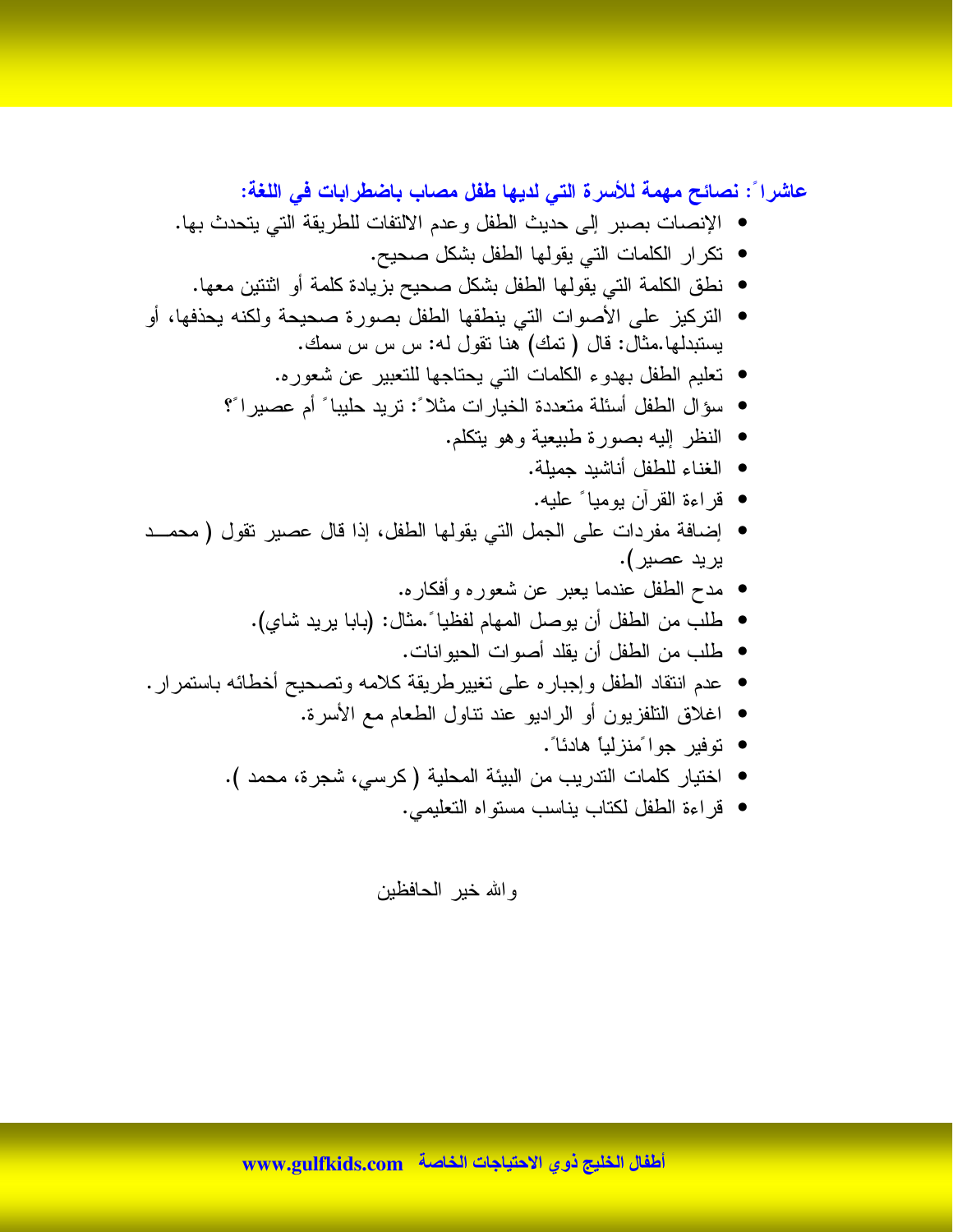#### *Summary :*

**Language is regarded as one of the essential factors for the accommodation with society and for continuity with others , for that the language is used to express our feelings and thoughts, participating directly in learning and getting practices , we can said that we are thinking with language .**

**The child pass many and different levels to learn language starting with crying to speak tenderly then speak and copying and gaining the language where he lives . There are factors helping in acquiring the language such as intelligence and the social field and practicing the language and repeating it and the environmental language where the child lives and the encouragement factor and understanding and also other factors , but sometimes the language subjected to some disturbances related to defects affect the speech such as deletion , addition , replacement and corruption or defects related to talking such as stammering , lisping, dysphasia , delay speech , or defects related to type of voice from it's strength , sharpness ,or speaking from the nose , and these defects may related to a different factors , may be congenital or psychological or may be familial . These defects are treated by different means such as bodily treatment and speaking treatment to correct speech and push the child in different activities with other child , also there are many exercises and advices help the educator or the physician to correct the speech defects such as tongue exercises in front of the mirror and conversation and securing an environment from love , confidence and concerning and another devices that help in improving the use of language or phonetic for child with speech disturbances .**

**We ask God the profit and more benefits form science and the ability to help needy persons and extend the hand of help to them .**

*Finished as God's will*

انته*ی* بعون الله.